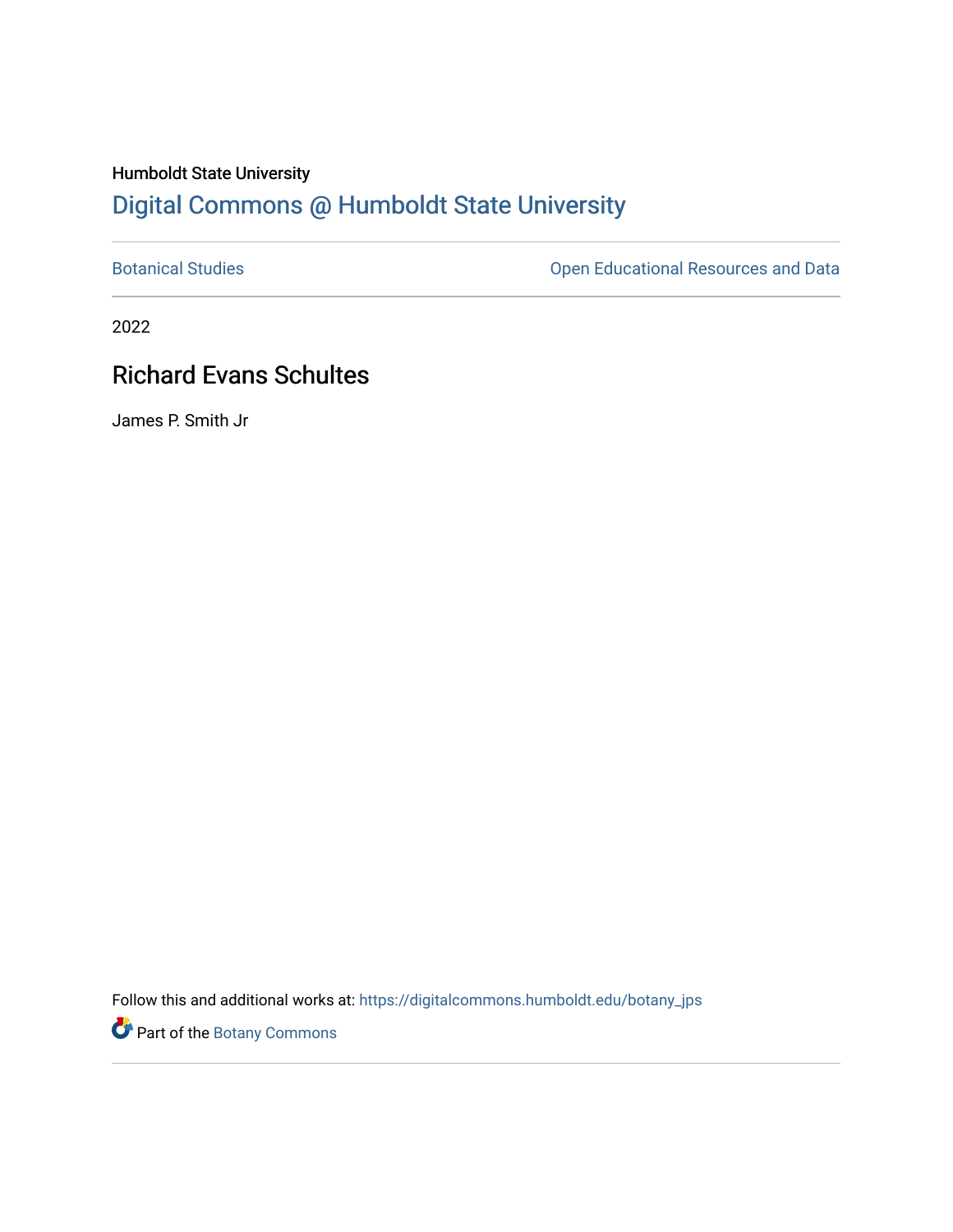### **R I C H A R D E V A N S S C H U L T E S The Father of Modern Ethnobotany • The Last Victorian Explorer**

**James P. Smith, Jr. Professor Emeritus of Botany Department of Biological Sciences Humboldt State University**

**31 March 2021**

*"The ethnobotanical researcher ... must realize that far from being a superior individual, he – the civilized man – is in many respects far inferior...."*

Richard Evans Schultes was a singular personality in twentieth century botany. While others acknowledged him as one of the world's leading authorities on hallucinogenic and medicinal plants, one of a passing tradition of botanical explorers, a pioneering conservationist, and inspiring teacher and mentor, he said about himself that he was "Just a jungle botanist." During a childhood illness, his parents read to him from Richard Spruce's *Notes of a botanist on the Amazon and the Andes.*. Those words inspired a distinguished career. Schultes spent his entire academic career, from undergraduate to Professor Emeritus at Harvard. Early on he fell under the spell of Professor Oakes Ames, who had a similar career at Harvard, his course (Plants and Human Affairs), and his study of the orchid family. Schultes would himself teach Biology 104 through the years, where it became an institution on the Harvard campus. To his students he was link to the naturalists of the Victorian past. Students and colleagues remember that on campus he always wore gray slacks, a red tie, and a starched white lab coat. Harvard through and through!

He would author 16 books and publish over 450 scientific and popular articles. He went on to collect more than 24,000 plant specimens, 300 of them new to science. More than 120 plant species are named in his honor (the first an orchid named by Ames), as were three plant genera (*Schultesiophytum, Schultesianthus, and Resia*) and curiously a large South American cockroach, *Schultesia*. He took delight in pointing out that while Harvard at the time had ten Nobel laureates, he was the only faculty member that had a cockroach named after him.

He is also credited as being the modern founder of the science of ethnobotany, which he defined as "*the complete registration of the uses of and concepts about plant life in primitive societies... comprising aspects of botany, anthropology, archeology, plant chemistry, pharmacology, history, geography, and sundry other tangential fields of the sciences and arts."* He personally documented the use of over 2000 medicinal plants, mainly from the Colombian Amazon. His field studies showed that more than 70 plants contained arrow poisons and that curare was a mixture of toxins. He was particularly interested in documenting the plant knowledge of South American Indian tribes. He partook in the use of various hallucinogens, noting that, "it would have unpardonable rudeness to refuse." His general approach is captured in the quote at the top of the page. Several of today's leading ethnobotanists studied under him at Harvard, including Michael Balick, Wade Davis, Mark Plotkin, the late Timothy Plowman, and Andrew Weil. They continue in his tradition. His influence extended to other botanists, including Ghillean Prance and James Zarruchi.

Much of Schultes well-earned reputation derives from his ethnobotanical studies of psychoactive, medicinal, and poisonous plants. Perhaps less well known was his contribution to the war effort in the early 1940's. It began officially for him in November 1942 when he met with Robert Rands, the head of the *Hevea* rubber project in the Rubber Investigations Division of the Bureau of Plant Industry in Washington, D. C. Rands explained to him that everything needed to win World War II depended on rubber. Ninety-nine percent of the world's rubber latex came from plantations in Southeast Asia that were now under Japanese occupation. He told Schultes that his job was to find every kind of latex plant that grew in the Amazon, especially the *Hevea* trees. They would then be grown on huge plantations. Seven days later, he was in Colombia in search of wild rubber trees. He also looked into the feasibility of growing other plants, such as the rubber vine (*Cryptostegia grandiflora*). In one area over the next several months he counted 16,713 *Hevea* trees, which would yield an estimated seven million tons of rubber latex a year. He also collected over 3500 specimens of *Hevea* and arranged for the gathering of over 600,000 seeds. He returned to Harvard in 1953. His monograph on the genus was put on hold and never completed.

Schultes could read, write, and speak 10 languages. He balanced an intriguing mixture of liberal views on personal and social issues with very conservative political opinions. He was a strong supporter of the British monarchy and was convinced that the American revolution was a mistake. It was dangerous to mention John F. Kennedy or Franklin Delano Roosevelt in his presence. He routinely wrote in the name of H. M. Queen Elizabeth II in various elections. He insisted on the proper British spelling of words such as colour and centre.

I met him on two occasions. As a new faculty member at Humboldt State, I was asked to offer a course in Economic Botany. Having spent two summers in Costa Rica as a graduate student had opened that world to me. The country's oldest course on this subject was at Harvard University and that meant meeting Richard Evans Schultes. What an opportunity. A visit was arranged. Schultes could not have been more gracious and helpful. He took me on a tour of the lab where he taught his famous course and allowed me to photograph any specimens and items of interest, unusual and otherwise. And a private tour of the famous glass flower collection. We spent a few hours in his office.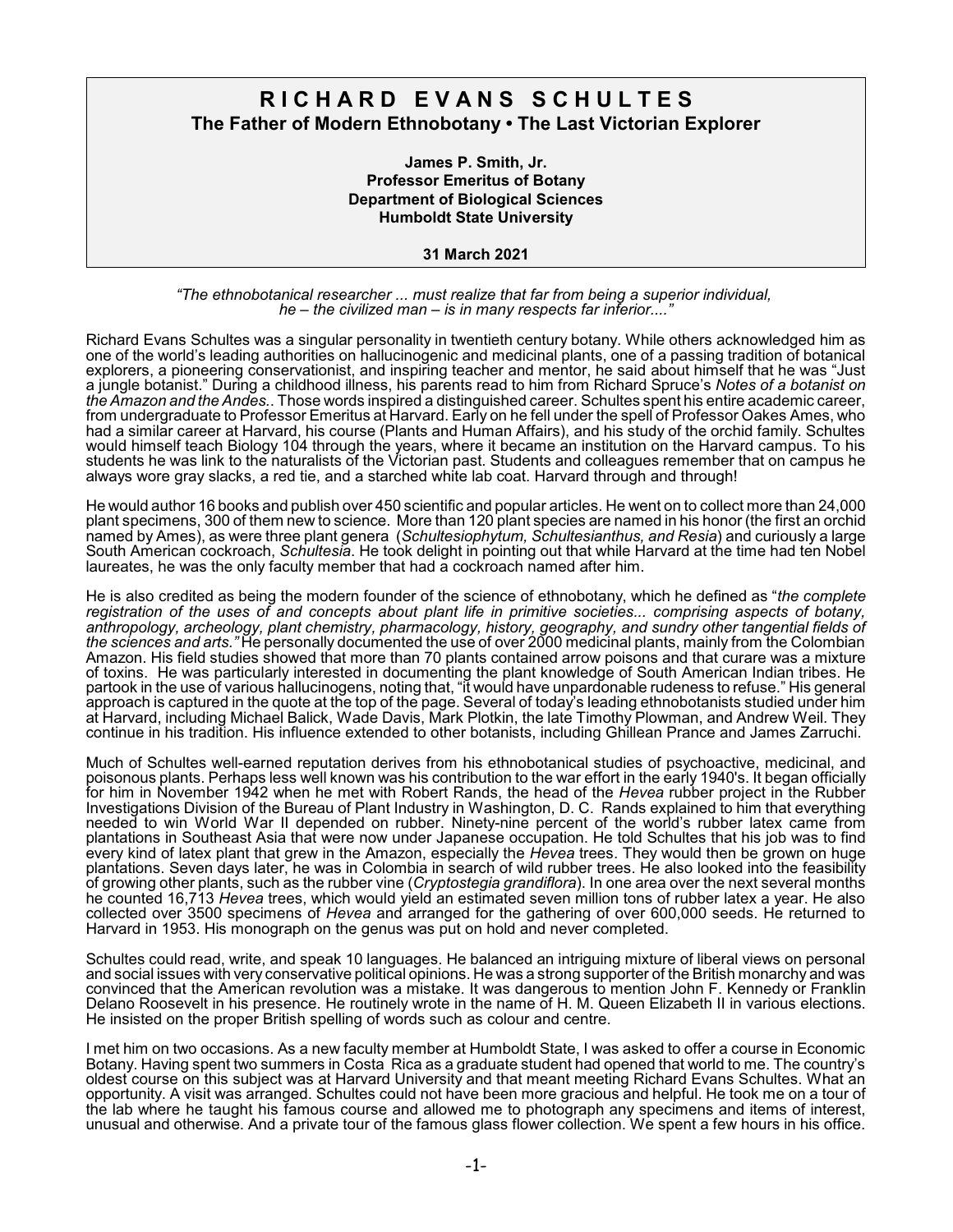That's where I learned he was a classmate of JFK.

As I was getting ready to leave, I asked him whether he might be able to visit my campus and offer a lecture on *Cannabis* or any topic of his choice. He quickly agreed and his visit was a great success. He gave two lectures to overflow audiences and was generous in responding to questions. Afterwards, Schultes and a few of us visited a purveyor of adult beverages on the town plaza. He regaled us with more stories and interacted with the students in three languages. I am confident that it was evening we would all remember.

### **T I M E L I N E**

- 1915 Born in Boston (12 January)
- 1933 Enters Harvard University, on a full scholarship, where he planned to study medicine
- 1937 Earns B. A. in Biology (cum laude): his senior thesis on use of peyote by Kiowa Indians of Oklahoma<br>1938 Earns M. A. in Biology 1938 Earns M. A. in Biology<br>1938 Goes to Mexico to stud
- 1938 Goes to Mexico to study the botanical identity of teonanacatl [to 1939]
- 1941 Earns Ph. D. in Botany, his dissertation on the plants used by Indians in northeastern Oaxaca<br>1941 Named fellow of the National Reseach Council
- 1941 Named fellow of the National Reseach Council<br>1941 Travels to the Colombian Amazon for the first t
- 1941 Travels to the Colombian Amazon for the first time to study plants that yield curare [to 1953]<br>1942 Joins the Rubber Investigations Division of the Bureau of Plant Industry of the U. S. D. A.
- 1942 Joins the Rubber Investigations Division of the Bureau of Plant Industry of the U. S. D. A.<br>1942 Receives Guggenheim Foundation grant to ethnobotanical studies in the Amazon
- 1942 Receives Guggenheim Foundation grant to ethnobotanical studies in the Amazon<br>1953 Returns to Harvard and becomes Curator of the Oakes Ames Orchid Herbarium [
- 1953 Returns to Harvard and becomes Curator of the Oakes Ames Orchid Herbarium [to 1958]<br>1958 Becomes Curator of Economic Botany [to 1985]
- 1958 Becomes Curator of Economic Botany [to 1985]
- 1959 Marries Dorothy Crawford McNeil [they will have three children]
- 1962 Served as editor of the journal Economic Botany [to 1979]<br>1970 Appointed Professor of Biology
- 1970 Appointed Professor of Biology<br>1970 Becomes fourth Director of the
- 1970 Becomes fourth Director of the Botanical Museum [to 1985]<br>1971 Elected to membership in the National Academy of Sciences
- 1971 Elected to membership in the National Academy of Sciences<br>1973 Appointed Paul Mangelsdorf Professor of Natural History
- 1973 Appointed Paul Mangelsdorf Professor of Natural History
- 1979 Distinguished Economic Botanist, Society for Economic Botany<br>1980 Appointed Edward C. Jeffrey Professor of Biology
- 1980 Appointed Edward C. Jeffrey Professor of Biology
- 1984 Receives the World Wildlife Fund Gold medal from H. R. H. Prince Philip
- 1985 Retires from Harvard<br>1985 Appointed Edward C.
- 1985 Appointed Edward C. Jeffrey Professor of Biology Emeritus<br>1986 Receives the Cruz de Boyaca, the Colombian government's
- 1986 Receives the Cruz de Boyaca, the Colombian government's highest award<br>1986 The Columbian government names a 2.2 million acre protected area as "Se
- 1986 The Columbian government names a 2.2 million acre protected area as "Sector Schultes"
- 1987 Recipient of the Tyler Prize for Environmental Achievement<br>1988 Awarded Golden Plate by the American Society of Achieven
- 1988 Awarded Golden Plate by the American Society of Achievement<br>1992 Awarded the Gold Medal by the Linnean Society of London, bota
- 1992 Awarded the Gold Medal by the Linnean Society of London, botany's most prestigious award<br>1992 Awarded the Harvard Medal for extraordinary serivce to the university
- 1992 Awarded the Harvard Medal for extraordinary serivce to the university<br>1994 Laureate of the Global 500 Forum of the United Nations Environmenta
- 1994 Laureate of the Global 500 Forum of the United Nations Environmental Programme
- Dies in Waltham, a Boston suburb (10 April)

#### **H I S P U B L I C A T I O N S**

#### **BOOKS:**

Davis, W. & R. E. Schultes. 2016. The lost Amazon: the pioneering expeditions of Richard Evans Schultes. Earth Aware Editions. Second edition. 187 pp.

Ruiz, H. & R. E. Schultes. 2009. The journals of Hipolito Ruiz. Timber Press. 368 pp.

Schultes, R. E. 1976. Hallucinogenic plants. Golden Press. 160 pp.

Schultes, R. E. 1988. Where the gods reign: plants and people of the Columbian Amazon. Synergetic Press. 306 pp.

Schultes, R. E. 1960. Native orchids of Trinidad and Tobago. Pergamon Press. 322 pp.

Schultes, R. E. & A. S. Pease. 1963. Orchids: generic names, their origin and meaning. Academic Press. 331 pp.

Schultes, R. E. & A. Hofmann. 1972. The botany and chemistry of hallucinogens. C. C. Thomas. 267 pp.

Schultes, R. E. & A. Hofmann. 1979. Plants of the gods: origins of hallucinogenic use. McGraw-Hill. 192 pp.

Schultes, R. E. & A. Hofmann. 1980. The botany and chemistry of hallucinogens. Revised and enlarged second edition. C. C. Thomas. 437 pp.

Schultes, R. E. & M. J. Plotkin. 1990. Where the gods reign: plants and people of the Colombian Amazon. Synergetic Press. 307 pp.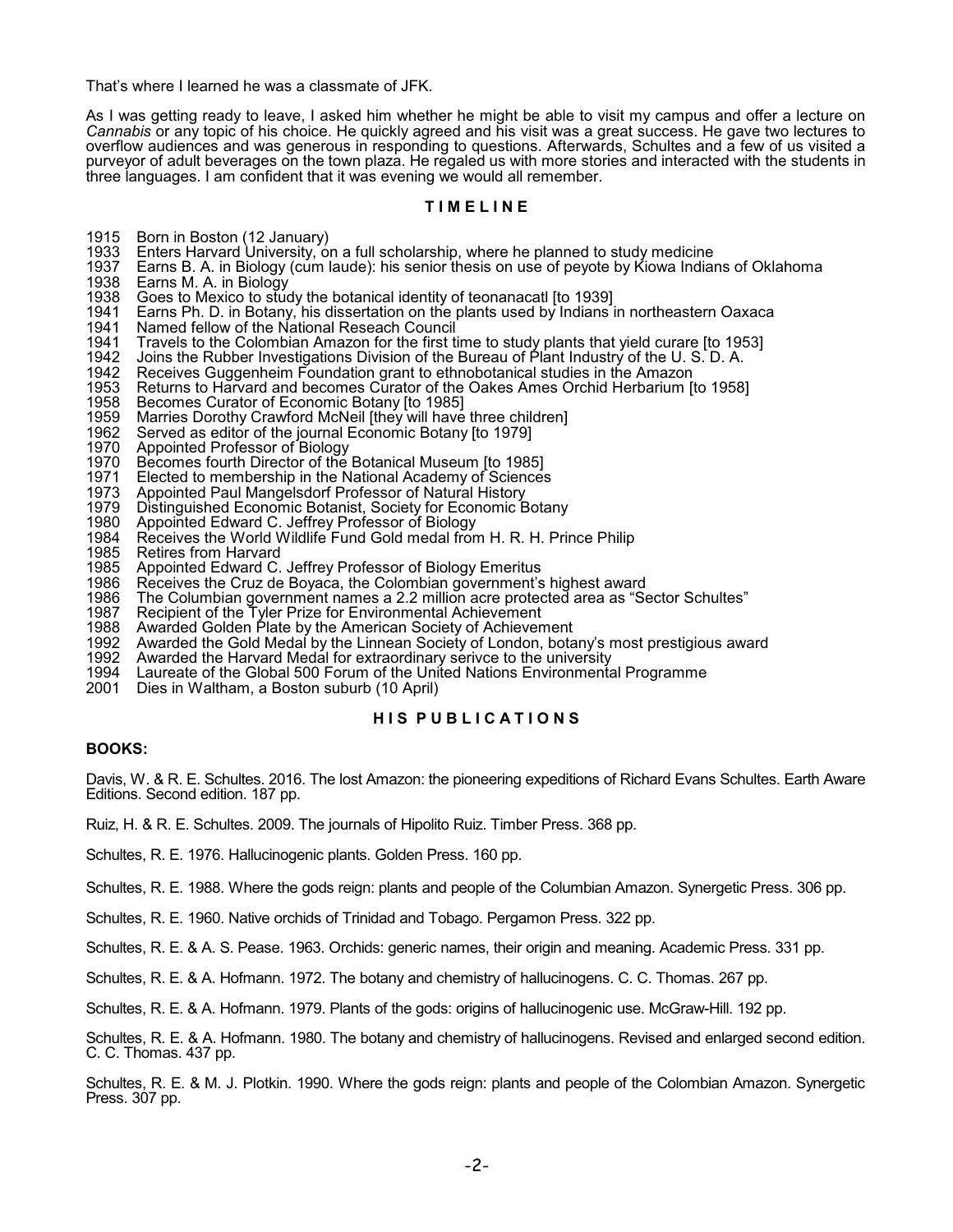Schultes, R. E. & R. F. Raffauf. 1990. The healing forest: medicinal and toxic plants of the northwest Azamonia (historical, ethno- & economic botany). Dioscorides Press. 500 pp.

Schultes, R. E. & R. F. Raffauf. 1992. Vine of the soul. Medicine men, their plants and rituals in the Colombian Amazonia. Synergetic Press. 282 pp.

Schultes, R. E. & S. von Reis. 2008. Ethnobotany: evolution of a discipline. Timber Press. 416 pp.

Schultes, R. E. & W. A. Davis. 1992. The glass flowers at Harvard. Harvard University. 128 pp.

Schultes, R. E., A. Hofmann, & C. Rätsch. 2001. Plants of the gods: their sacred, healing, and hallucinogenic powers. Second edition. Healing Arts Press. 208 pp.

#### **SCIENTIFIC AND POPULAR ARTICLES:**

Brussell, D. E. & R. E. Schultes. 1998. Potions, poisons and panaceas: an ethnobotanical study at Montserrat. Southern Illinois University Press. 12 pp.

Holmstedt, B. & R. E. Schultes. 1989. Inebriantia: an early interdisciplinary consideration of intoxicants and their effects on man. Bot. J. Linn. Soc. 101(2): 181-198.

Schultes, R. E. 1936. Peyotl intoxication: a review of the literature on the chemistry, physiological and psychological effects of peyotl. Unpublished undergraduate thesis. Harvard Univ. Cambridge, MA.

Schultes, R. E. 1937. Peyote and plants used in the peyote ceremony. Bot. Mus. Leaflts. Harvard Univ. 4: 129-152.

Schultes, R. E. 1937. Peyote (*Lophophora williamsii*) and plants confused with it. Bot. Mus. Leaflts. Harvard Univ. 5(5): 61- 88.

Schultes, R. E. 1937. Peyote and the American Indian. Nature Magazine 30: 155-257.

Schultes, R. E. 1938. The appeal of peyote (*Lophophora williamsii*) as a medicine. American Anthrop. 40: 698-715.

Schultes, R. E. 1938. Peyote -- an American Indian heritage from Mexico. El Mexico Antiguo 4: 199-208.

Schultes, R. E. 1939. Plantae Mexicanae. II. The identification of teonanacatl, a narcotic basidiomycete of the Aztecs. Bot. Mus. Leaflts. Harvard Univ. 7: 37-56.

Schultes, R. E. 1940. The aboriginal therapeutic uses of *Lophophora williamsii*. Cactus Succ. J. 12: 177-181.

Schultes, R. E. 1940. Teonanacatl -- the narcotic mushroom of the Aztecs. American Anthrop. 42: 429-443.

Schultes, R. E. 1941. Economic aspects of the flora of northeastern Oaxaca, Mexico. Two vols. Ph. D. dissertation. Harvard Univ. Cambridge, MA.

Schultes, R. E. 1941. A contribution to our knowledge of *Rivea corymbosa*, the narcotic ololiuqui of the Aztecs. Bot. Mus. Leaflts. Harvard Univ.

Schultes, R. E.. 1942-1964. Plantae Columbinae, I - XVII. Bot. Mus. Leaflts. Harvard Univ. and Caldesia

Schultes, R. E. 1943-1958. Plantae Austro-Americanae, I - X. Bot. Mus. Leaflts. Harvard Univ.

Schultes, R. E. 1945. The genus *Hevea* in Columbia. Bot. Mus. Leaflts. Harvard Univ. 12: 1-32.

Schultes, R. E. 1947. The use of formaldehyde in plant collecting. Rhodora 49: 54-60.

Schultes, R. E. 1949. The importance of plant classification in Hevea. Econ. Bot. 3: 84-88.

Schultes, R. E. 1952. Las caucherías del Vaupés. El Financiero 8: 39-44.

Schultes, R. E. 1953. A narcotic morning-glory. Rev. Soc. Cuban Bot. 10: 61-68; 101-107.

Schultes, R. E. 1955. El guaranó: su historia y su uso. Agric. Trop. 11: 131-140.

Schultes, R. E. 1955. Twelve years in a green heaven. Nat. Hist. 64: 120-127.

Schultes, R. E. 1956. The Amazon Indian and evolution in Hevea and related genera. J. Arnold Arbor. 37(2): 123-152.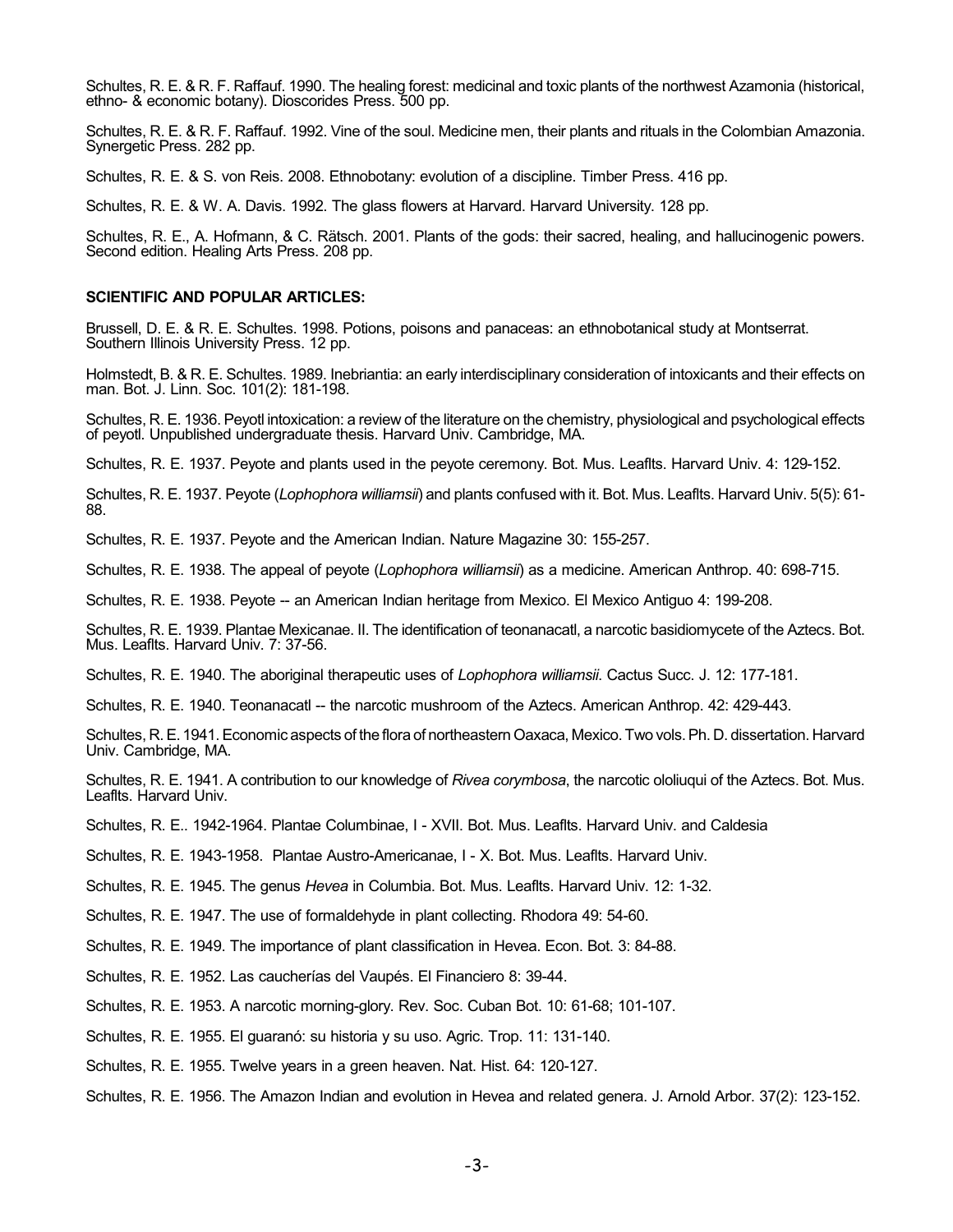Schultes, R. E. 1956.The devil's morning glory. Nature Magazine 49:463, 464, 498.

Schultes, R. E. 1957. Elmer Drew Merrill – an appreciation. Taxon 6: 89-101.

Schultes, R. E. 1957. The identity of the malpighiaceous narcotics of South America. Bot. Mus. Leaflts. Harvard Univ. 18: 1-56.

Schultes, R. E. 1957. A new method of coca preparation in the Colombian Amazon. Bot. Mus. Leaflts. Harvard Univ. 17(9): 241-246.

Schultes, R. E. 1957. The identity of the malpighiaceous narcotics of South America. Bot. Mus. Leafl. Harvard Univ. 18: 1-56.

Schultes, R. E. 1961. Botany attacks the hallucinogens. Texas J. Pharmacology 00: 169-185.

Schultes, R. E. 1960. Etymologists loose amongst the orchids. American Orchid Soc. Bull. 29: 86-93.

Schultes, R. E. 1961. Native narcotics of the New World. Texas J. Pharm. 2: 141-167.

Schultes, R. E. 1962. The role of the ethnobotanist in the search for new medicine plants. Lloydia 25: 257-266.

Schultes, R. E. 1963. Hallucinogenic plants of the New World. Harvard Rev. 1: 18-32.

Schultes, R. E. 1963. Botanical sources of the New World narcotics. Psyched. Rev. 1: 147-166.

Schultes, R. E. 1963. Richard Spruce still lives. Northern Gardener. 7: 20-27, 55-61, 87-93, 121-125.

Schultes, R. E. 1963. Widening panorama in medical botany. Rhodora 65: 97-120.

Schultes, R. E. 1965. Ein halbes Jahrhundert Ethnobotanik amerikanisher Halluzinogene. Planta Med. 13: 125-157.

Schultes, R. E. 1966. The search for new natural hallucinogens. Lloydia 29: 293-308.

Schultes, R. E. 1966. Poisonous plants of South America. In, Dalling, T. (editor). International encyclopedia of veterinary medicine. W. Green & Sons. Pp. 2344-2348.

Schultes, R. E. 1967- 1994. De plantis toxicariis e mundo novo tropicale commentationes, I-XXXIX.

Schultes, R. E. 1967. Toxic plants. In*,* Encyclopedia of biochemistry. Reinhold Publ. Pp. 799-803.

Schultes, R. E. 1967. The place of ethnobotany in the ethnopharmacologic search for psychotomimetic drugs. In, Efron, D. H. (editor). Ethnopharmacologic search for psychoactive drugs. Public Health Service Pub. 1645. Pp. 33-58.

Schultes, R. E. 1968. The plant kingdom and modern medicine. Herbalist No. 38: 18-26.

Schultes, R. E. 1968. Some impacts of Spruce's Amazon explorations on modern phytochemical research. Rhodora 70(783): 313-339.

Schultes, R. E. 1969. The unfolding panorama of the New World hallucinogens. In, Gunkell, J. E. (editor). Current Topics in Plant Science. Academic Press. Pp.336-364

Schultes, R. E. 1969-70. The plant kingdom and hallucinogens. Bull. on Narcotics. Part I. 21: 3-16. Part II. 21: 15-27. Part III. 22: 25-53.

Schultes, R. E. 1969. *Virola* as an orally administered hallucinogen. Bot. Mus. Leaflts. Harvard Univ. 22(6): 229-240.

Schultes, R. E. 1969. Hallucinogens of plant origin. Science 163: 245-254.

Schultes, R. E. 1970. Random thoughts and queries on the botany of *Cannabis*. In, Joyce & Curry. The botany and chemistry of Cannabis. Pp. 11-38.

Schultes, R. E. 1970. The botanical and chemical distribution of hallucinogens. Ann. Rev. of Plant Physiol. 21: 571-598.

Schultes, R. E. 1970. The New World Indians and their hallucinogenic plants. Bull. Morris Arbor. 21: 3-14.

Schultes, R. E. 1972. Ethnotoxicological significance of additives to New World hallucinogens. Plant Sci. Bull 18: 34-41.

Schultes, R. E. 1972. De plantis toxicariis e mundo novo tropicale commentationes XI. The ethnobotanical significance of additives to New World hallucinogens. Plant Science Bulletin. 18: 34-40.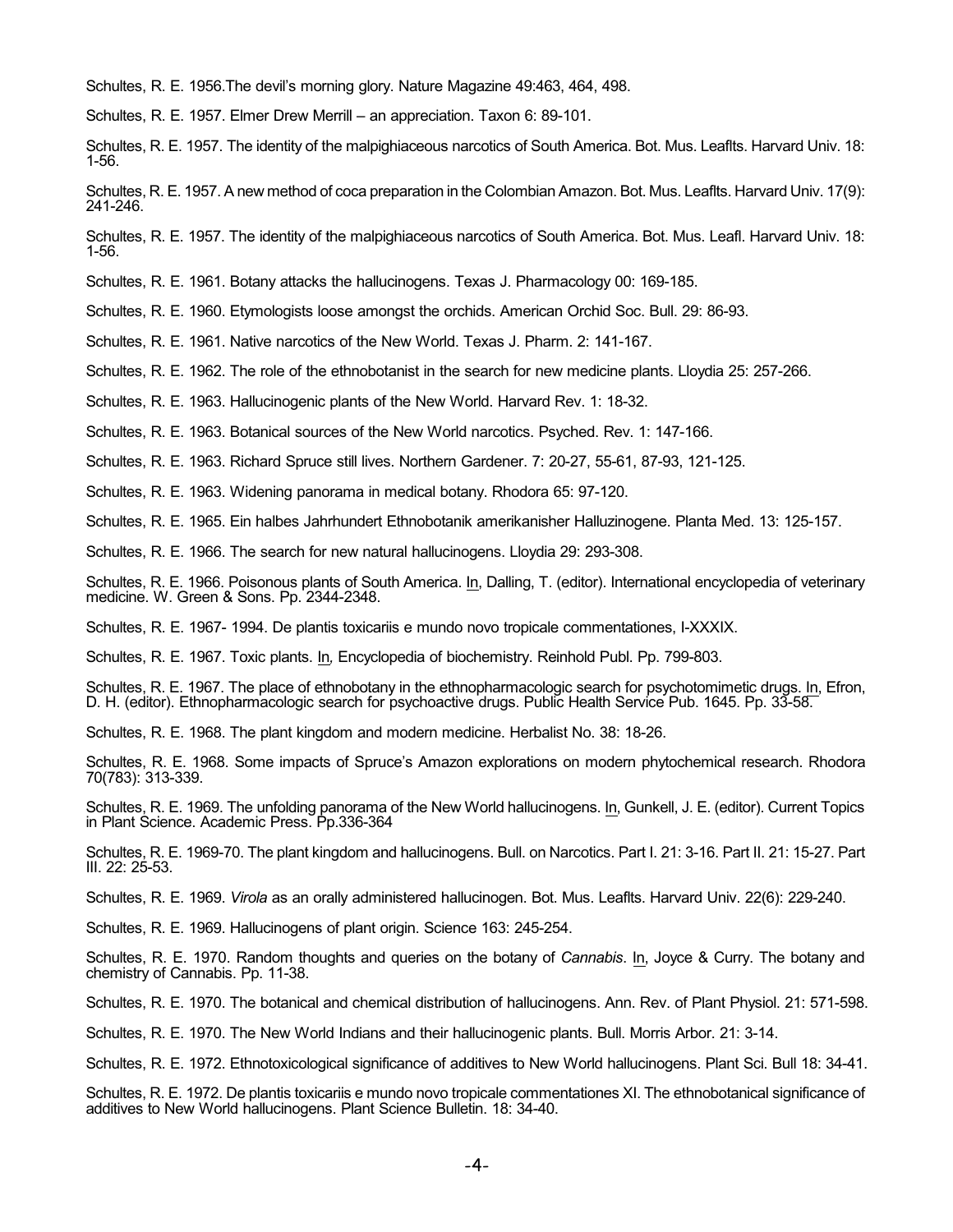Schultes, R. E. 1972. From witch doctor to modern medicine: searching the American tropics for potentially new medicinal plants. Arnoldia 32: 198-219.

Schultes, R. E. 1972. *Ilex guayusa* from 500 A. D. to the present. Etnologiska Studier 32: 115-138.

Schultes, R. E. 1973. Man and marijuana. Natural History 82(7): 58-63;80, 81.

Schultes, R. E. 1973. Orchids and human affairs. What of the future? American Orchid Soc. Bull. 42: 785-789.

Schultes, R. E. 1974. Palms and religion in the northwest Amazon. Principes 18: 3-21.

Schultes, R. E. 1975. Present knowledge of hallucinogenically used plants: a tabular study. Recent Adv. Phytochem. 9: 1-28.

Schultes, R. E. 1976. Indole alkaloids in plant hallucinogens. Planta Medica 29: 330-342.

Schultes, R. E. 1976. Richard Spruce and the ethnobotany of the northwest Amazon. Rhodora 78: 65-72.

Schultes, R. E. 1976. Rubber and man – a century of partnership. Horticulture 54 (Dec.): 18-26.

Schultes, R. E. 1976. The taming of wild rubber. Horticulture 54(11): 10-21.

Schultes, R. E. 1977. A new infrageneric classification of *Hevea*. Bot. Mus. Leaflts. Harvard Univ. 25: 243-257.

Schultes, R. E. 1977. Mexico and Colombia: two major centers of aboriginal use of hallucinogens. J. Psychedelic Drugs 9(2): 173-176.

Schultes, R. E. 1977. The odeyssey of the cultivated rubber tree. Endeavour, n. s. 1: 378-382.

Schultes, R. E. 1977. Albert Frederick Hill (1889-1977) – and economic botany. Econ. Bot. 31(4): 378-381.

Schultes, R. E. 1978. Plants and plant constituents as mind-altering agents throughout history. Handbook of Psychopharmacology 11: 219-241.

Schultes, R. E. 1979. Solanaceous hallucinogens and their role in the development of New World cultures. In, Hawkes, G. et al. (editors). The biology and taxonomy of the Solanaceae. Academic Press. Pp. 137-160.

Schultes, R. E. 1979. Hallucinogenic plants: their earliest botanical descriptions. J. Psychedelic Drugs. 11(1-2): 13-24.

Schultes, R. E. 1979. Evolution of the identification of the major South American narcotic plants. J. Psychedelic Drugs. 11(1-2): 119-134.

Schultes, R. E. 1979. The Amazon as a source of new economic plants. Econ. Bot. 33: 259-266.

Schultes, R. E. 1980. Coca in the northwest Amazon. Bot. Mus. Leaflts. Harvard Univ. 28(1): 47-59.

Schultes, R. E. 1983. Ethnobotanical, floristic and nomenclatural notes on plants of the northwest Amazon. Bot. Mus. Leaflts. Harvard Univ. 29(4): 343-341.

Schultes, R. E. 1980. Ruiz as an ethnopharmacologist in Peru and Chile. Bot. Mus. Leaflts. 28(1): 87-122.

Schultes, R. E. 1981. Iconography of New World hallucinogens. Arnoldia 41(3): 80-127.

Schultes, R. E. 1981. Progress in phytochemistry. Prog. Phytochem 7: 301-330.

Schultes, R. E. 1981. The winged bean: a high protein crop for the tropics. National Academy Press. 48 pp.

Schultes, R. E. 1982. The beta-carboline hallucinogens of South America. J. Psychoactive Drugs 14(3): 205-220.

Schultes, R. E. 1983. From ancient plants to modern medicine. Yearbook of science and the future, 1984. Encyclopedia Brittanica. Chicago, IL. Pp. 172-187.

Schultes, R. E. 1983. Richard Spruce, an early ethnobotanist and explorer of the northwest Amazon and northern Andes. J. Ethnobiol. 3: 139-147.

Schultes, R. E. 1984. Fifteen years of study of psychoactive snuffs of South America, 1967-1982. J. Ethnopharm. 11(1): 17-32.

Schultes, R. E. 1984. The Botanical Museum of Harvard University in its 125<sup>th</sup> year, 1858-1983. Bot. Mus. Leaflts. Harvard Univ. 30(1): 1-12.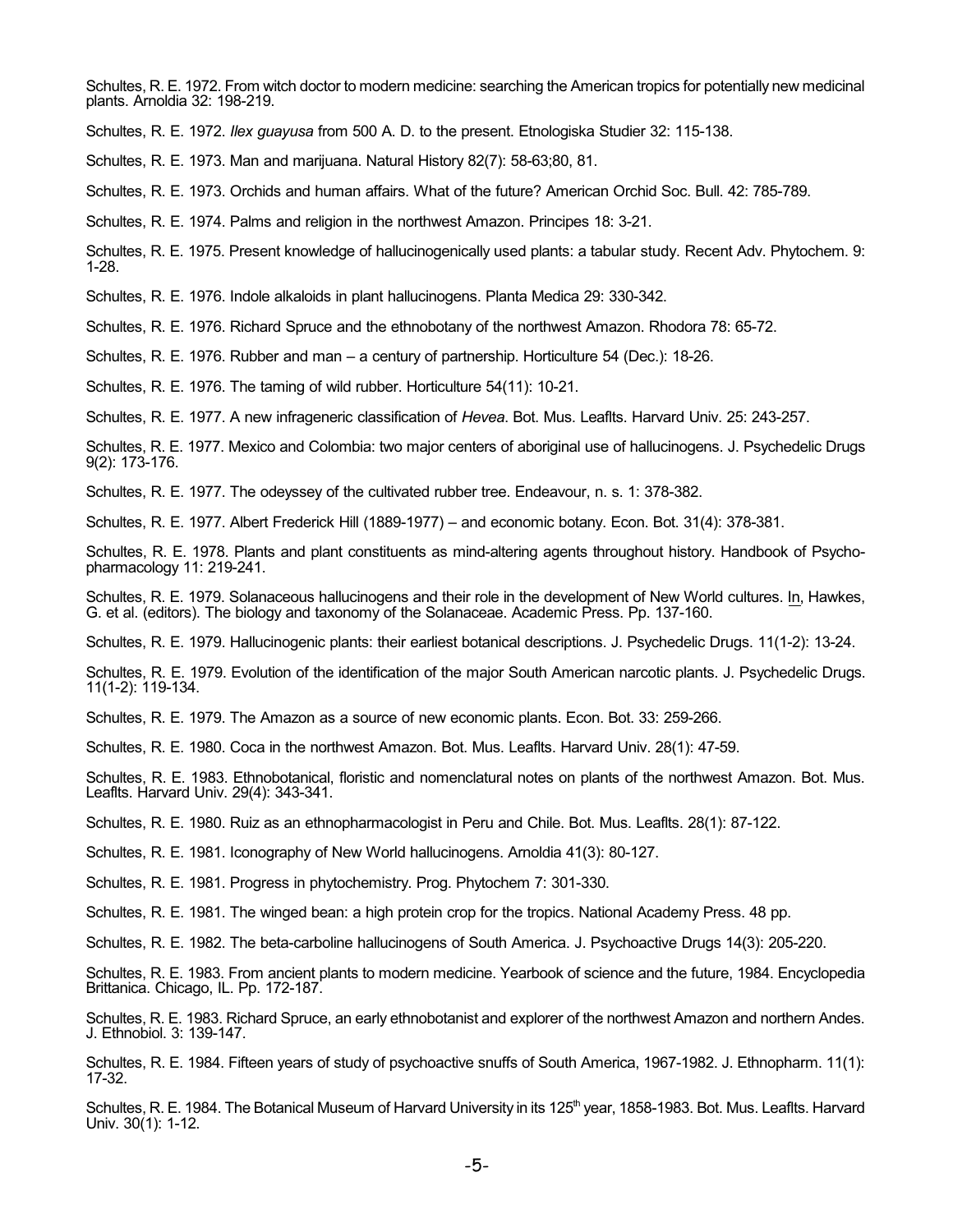Schultes, R. E. 1984. Psychjoactive plants in need of study. Proc. Indian Acad. Sci. (Plt. Sci.) 93(3): 281-304.

Schultes, R. E. 1984. The tree that changed the world in one century. Arnoldia 44(2): 2-16.

Schultes, R. E. 1985. De plantis toxicariis e mundo novo tropical commentationes XXXVI. A novel method of utilizing the hallucinogenic *Banisteriopsis*. Bot. Mus. Leaflts. Harvard Univ. 30(3): 61-63.

Schultes, R. E. 1986. De plantis toxicariis e mundo novo tropical commentationes XXVIII: ethnobotanical notes on cucurbits of the northwest Amazon. Bot. Mus. Leaflts. Harvard Univ. 30(4): 239-245.

Schultes, R. E. 1986. Recognition of variability in wild plants used by Indians of the northwest Amazon: an enigma. J. Ethnobiol. 6(2): 229-238.

Schultes, R. E. 1986. The reason for ethnobotanical conservation. Bull. Bot. Soc. India 28(1-4): 203-224.

Schultes, R. E. 1987. Ethnopharmacological conservation: a key to progress in medicine. Opera Bot. 92: 217-224.

Schultes, R. E. 1987. A botanical enigma in the Amazon. Econ. Bot. 41(3): 454-456.

Schultes, R. E. 1987. A caffeine drink prepared from bark. Econ. Bot. 41(4): 526-527.

Schultes, R. E. 1987. Antiquity of the use of New World hallucinogens. Archeomaterials 2: 59-72.

Schultes, R. E. 1987. The medicine man: herbalist superb. The Herbalist 53: 1-5.

Schultes, R. E. 1987. Members of the Euphorbiaceae in primitve and advanced societies. J. Linn. Soc. Bot. 95(½): 79-95.

Schultes, R. E. 1990. Gifts of the Amazon flora to the world. Arnoldia 50(2): 21-33.

Schultes, R. E. 1990. How I first met C. Earle Smith. J. Ethnobiol. 10(1): 1-21.

Schultes, R. E. 1990. Notes on the difficulties experienced by Spruce in his collecting. Rhodora 92(869): 42-44.

Schultes, R. E. 1991. The reason for ethnobotanical conservation. In, Okarele, O. et al. (editors). The conservation of medicinal plants. Cambridge Univ. Press. Pp. 65-75.

Schultes, R. E. 1993. The virgin field in psychoactive plant research. Ethnobot. 5(1/2): 5-61.

Schultes, R. E. 1993. The domestication of the rubber tree: economic and sociological implications. American J. Econ. Sociol. 52(4): 479-485.

Schultes, R. E. 1993. Plants in treating senile dementia in the northwest Amazon. J. Ethnopharmol. 38(2/3): 129-135.

Schultes, R. E. 1994. Burning the library of Amazonia. Science 34(2): 24.

Schultes, R. E. 1996. The plant kingdom -- a theasurus of biodynamic constituents. Ethnobotany 8(1 & 2): 2-13.

Schultes, R. E. 1997. The importance of ethnobotany in enviromental conservation. Monographias del Jardin Botánica Cótrdoba 5: 157-164.

Schultes, R. E & A. F. Hill. 1968. Plants and human affairs. Bot. Mus. Harvard Univ.

Schultes, R. E. & N. R. Farnsworth. 1982. Ethnomedical, botanical, and phytochemical aspects of natural hallucinogens. Bot. Mus. Leaflets. 28: 123-214.

Schultes, R. E. & R. J. Rauff. 1986. De plantis toxicarris e mundo novo tropicale commentationes XXXVII: miscellaneous notes on medicinal and toxic plants of the northwest Amazon. Bot. Mus. Leaflts. Harvard Univ. 30(4): 255-285.

Schultes, R. E. et al. 1974. *Cannabis*: an example of taxonomic neglect. Bot. Mus. Leaflts. Harvard Univ. 23(9): 337-367.

Schultes, R. E. et al. 1969. De plantis toxicarris e mundo novo tropicale commentationes. III. Phytochemical examination of Spruce's original collection of *Banisteriopsis caapi*. Bot. Mus. Leaflts. Harvard Univ. 22: 121-164.

Sledge, W. A. & R. E. Schultes. 1988. Richard Spruce: a multi-talented botanist. J. Ethnobiol. 8(1): 7-12.

Vestal P. A. & R. E. Schultes. 1941. Economic botany of the Kiowa Indians. Bot. Mus. Leaflts.